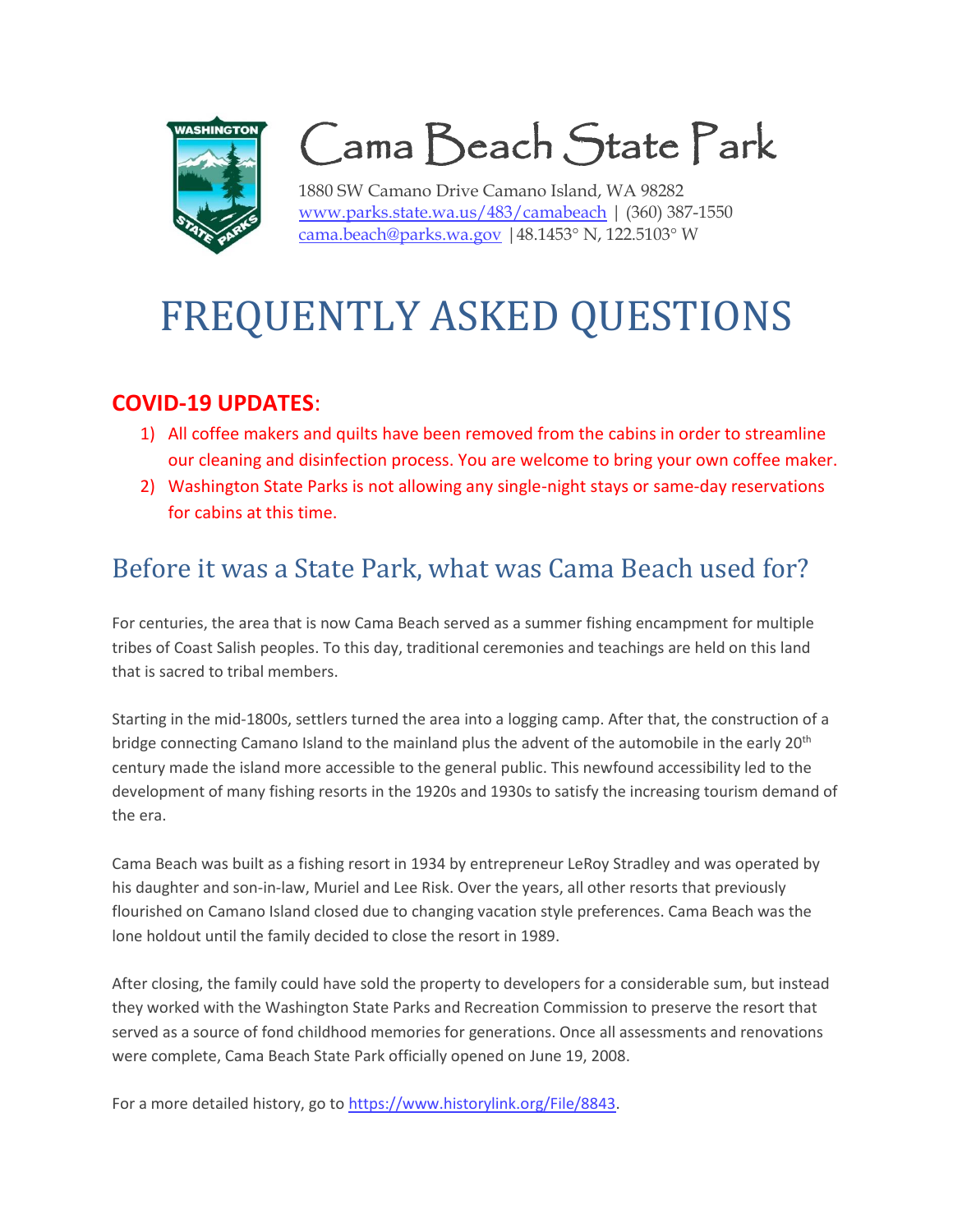# What are the rental rates of the cabins?

Rental fees vary based on the cabin type and the time of year. For current cabin rates, go to [https://parks.state.wa.us/407/Cama-Beach-State-Park.](https://parks.state.wa.us/407/Cama-Beach-State-Park)

### How do I reserve a cabin?

To book a cabin online, please go t[o https://washington.goingtocamp.com](https://washington.goingtocamp.com/), select the 'Roofed' tab, click on the 'Cama Beach Cabins' button, and then select 'Cama Beach State Park' from the dropdown. You can then enter your party size and search for your desired dates.

You can also reserve a cabin over the phone by calling either the Washington State Parks Call Center at (888) CAMP-OUT or the Cama Beach Welcome Center at (360) 387-1550.

#### How far out do you accept reservations?

For groups reserving six or fewer cabins, reservation requests may be made up to nine months in advance of the arrival date. For groups reserving seven or more cabins, reservations may be made up to 18 months in advance.

# How difficult is it to get a reservation?

We recommend booking right when the reservation period opens if you are interested in staying anytime in the summer or weekends in the spring or fall.

If you are booking six or fewer cabins, this would be nine months to the day ahead of the desired arrival date at 7 a.m. [online.](https://washington.goingtocamp.com/) For these dates, we highly recommend booking online because the cabins can sell out before the Call Center and the Cama Beach Welcome Center open for the day.

For groups wanting to book seven or more cabins, we also recommend booking right when the reservation period opens, which is 18 months ahead of the desired arrival date. The best way to secure a group reservation is to call the Cama Beach Welcome Center at (360) 387-1550 and leave a voicemail exactly 18 months to the day ahead at midnight that morning. Please include your name, phone number, the dates you would like to reserve, and how many of each cabin type you would like to reserve. Calls will be returned in the order they were received.

Cabins also tend to fill up on holiday weekends, but in general, it is much easier to secure a reservation in the winter months and weekdays in the spring and fall.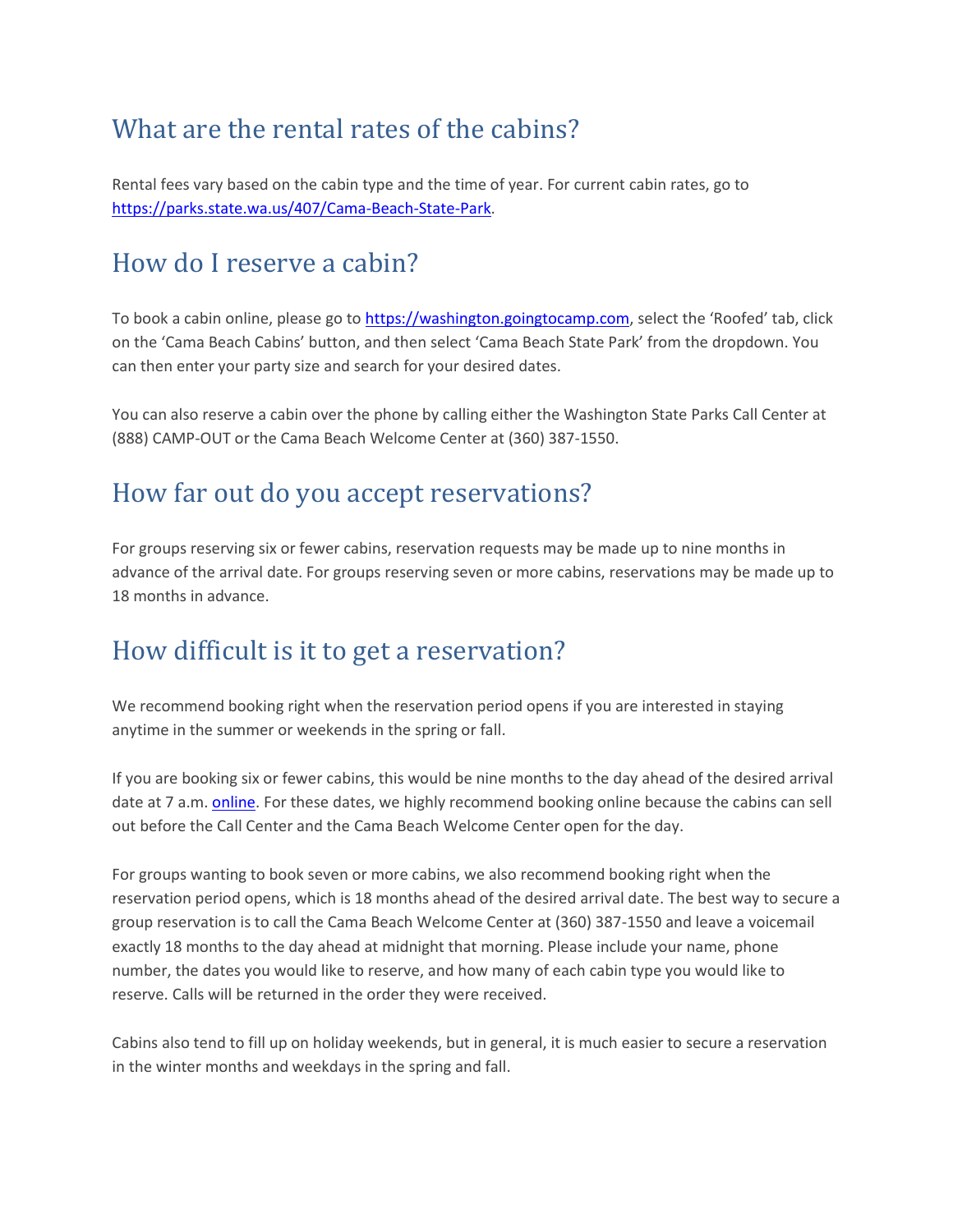# How do I book a group reservation?

If you are booking seven or more cabins for the same dates, the best way to secure your group reservation is to call the Cama Beach Welcome Center at (360) 387-1550 exactly 18 months to the day ahead of time at midnight that morning and leave a voicemail. Please include your name, phone number, the dates you would like to reserve, and how many of each cabin type you would like to reserve. Calls will be returned in the order they were received.

# Do I need to book a minimum number of nights?

Yes, Cama Beach State Park reservations require a minimum of two nights anytime of year.

# How long am I allowed to stay?

Please refer to the [Washington State Parks rules and regulations](https://parks.state.wa.us/179/Rules-regulations) for information on the maximum length of stay.

# What types of cabins are available and what are the amenities?

All cabins feature heat, electricity, a table and chairs, and a kitchenette area with a refrigerator/freezer, a microwave oven, and a sink with hot and cold running water.

There are a total of 33 cabins at Cama Beach State Park. The quantity of each cabin type along with the corresponding bed configuration and additional amenities are listed below:

- Ten standard waterfront cabins
	- Each contains two full size beds one in the bedroom, and one in the living space
- Three pet-friendly standard waterfront cabins
	- Each contains two full size beds one in the bedroom, and one in the living space
- Eight standard second row cabins
	- Each contains one twin-over-full bunk bed in the bedroom, and one full bed plus one twin bed in the living space
- Three pet-friendly standard second row cabins
	- Each contains one twin-over-full bunk bed in the bedroom, and one full bed plus one twin bed in the living space
- One ADA-accessible deluxe cabin
	- This cabin has one twin-over-full bunk bed in the living space and a large restroom with a shower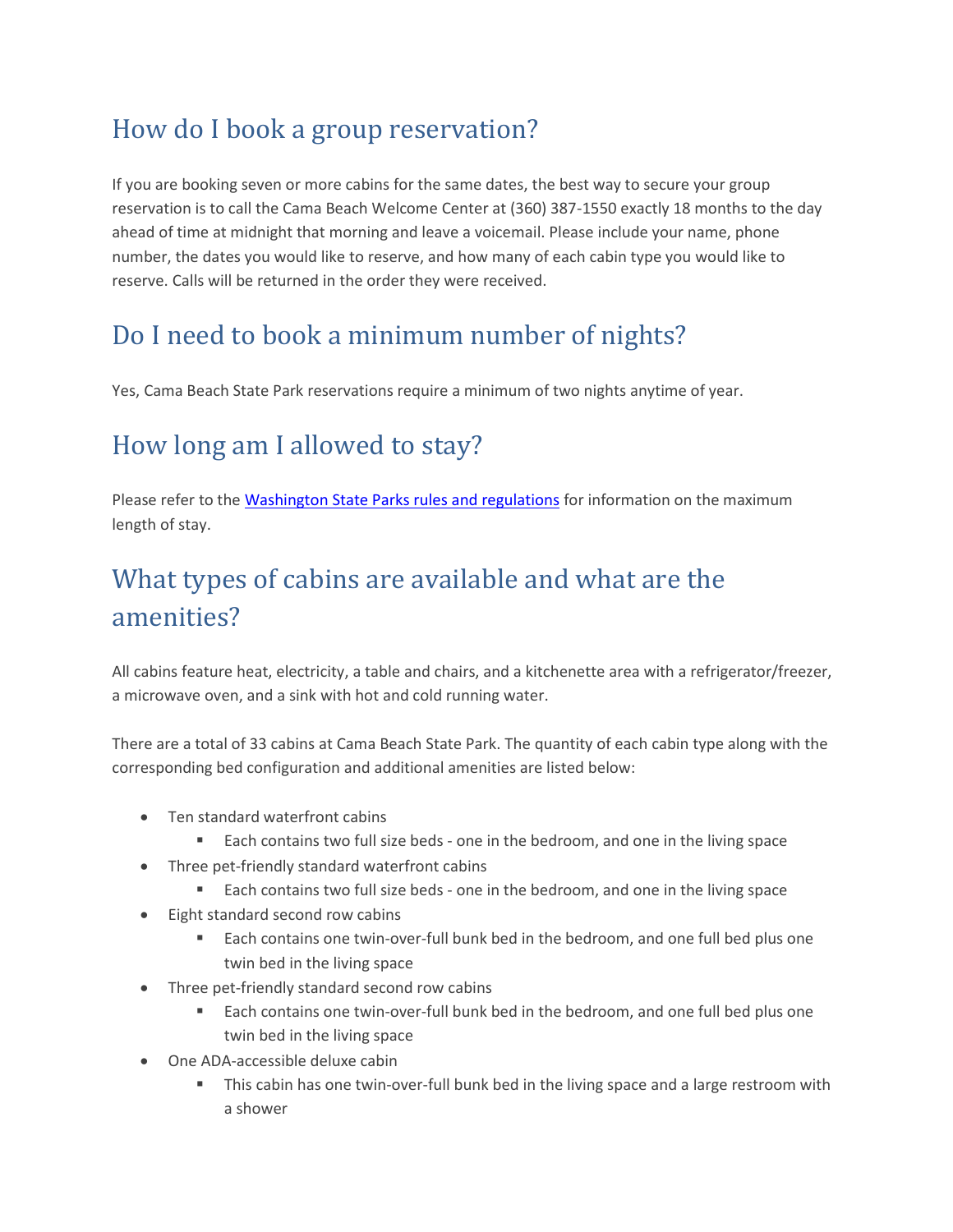- Note: There is no bedroom in this cabin
- Six deluxe cabins
	- Each contains one twin-over-full bunk bed in the bedroom, one full bed in the living space, and a restroom with a shower
- One bungalow (bungalow A)
	- This bungalow contains two twin-over-full bunk beds (one in the first bedroom and one in the living space), one twin-over-twin bunk bed in the second bedroom, a restroom with a shower, and a propane fireplace
- One ADA-accessible bungalow (bungalow H)
	- This bungalow contains one twin-over-full bunk bed in the bedroom, another twin-overfull bunk bed plus two more twin beds in the living space, a restroom with a shower, and a propane fireplace
		- Note: This bungalow only has one bedroom

### Do the cabins have restrooms and showers?

The deluxe cabins and the bungalows all have restrooms with showers in the cabins. The standard beachfront and the standard second row cabins use the shared bathhouse located behind the cabins.

# Am I allowed to choose my cabin number?

All Cama Beach cabins are reserved by cabin type. Cabin numbers are assigned by park staff and are subject to change without notice.

If you would like to request a specific cabin, you may do so by calling us at (360) 387-1550. We will do our best to accommodate your request. Because of the age of the cabins, we are unfortunately unable to promise specific cabin numbers.

### When will I know my cabin number?

We will let you know your exact cabin number when you check in at the Welcome Center.

# I'm travelling with other families. How can we request cabins close to one another?

You can make that request by calling the park at (360) 387-1550.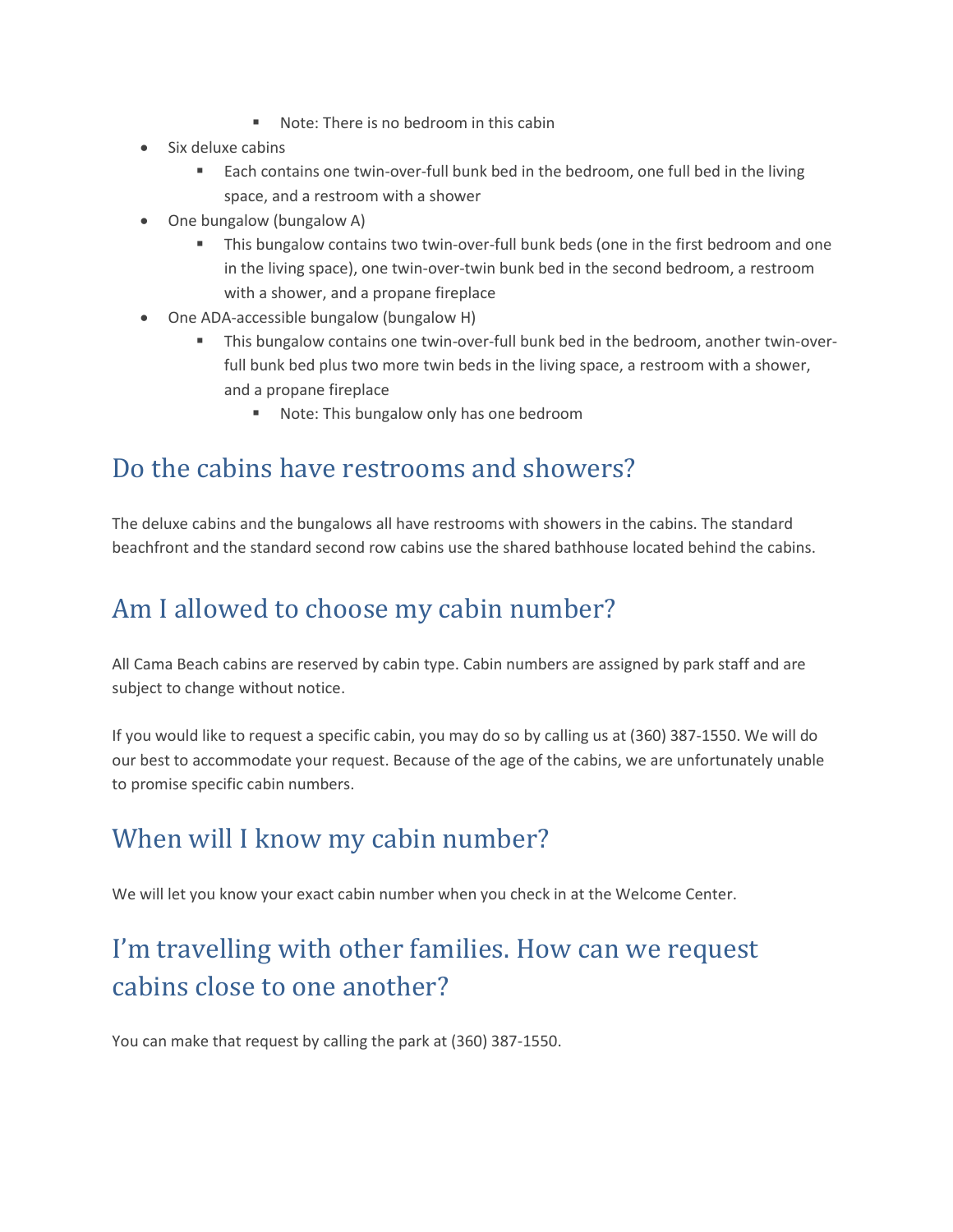If you are booking your cabin[s online,](https://washington.goingtocamp.com/) each of you will also be able to make a note in your reservation under a field called 'Organization Name.' Please make sure everyone includes the same note, such as "Smith Party."

If possible, we will do our best to accommodate any requests to keep cabins together.

# What should I bring?

In short, you will want to bring a lot of the items you would normally bring as if you were camping (except for the tent of course).

The beds all have mattresses and quilts but no linens, so you will want to bring pillows and either sleeping bags or sheets and blankets.

The kitchens in each of the cabins have a refrigerator, a microwave, and a sink with hot and cold running water. However, they are not stocked with dishes or utensils and they don't have a stove. So it would be a good idea to bring dishes, utensils, pots, pans, and charcoal for the braziers that we have available for use. You are also welcome to bring a camp stove to use outside on the picnic tables, but please do not bring any large plug-in kitchen appliances (coffee makers and electric tea kettles are ok).

We provide a limited amount of complimentary firewood that is stored next to each of our four fire pits in the cabin area. You may bring additional firewood provided the wood is sourced from western Washington.

Additional items to bring would be towels and toiletries. It's also a good idea to bring quarters for the shower if you are staying in one of the standard beachfront or standard second row cabins that does not have a private restroom or shower.

### Am I allowed to cook in the cabin?

Except for microwave cooking, all cooking needs to be done outside. There are a total of 14 charcoal braziers available for use and you are welcome to bring your own camp stove to use outside on the picnic tables.

Also, due to the age of the cabins and the limited power supply, use of plug-in kitchen appliances in the cabins is prohibited.

# Am I allowed to put up a picnic canopy outside my cabin?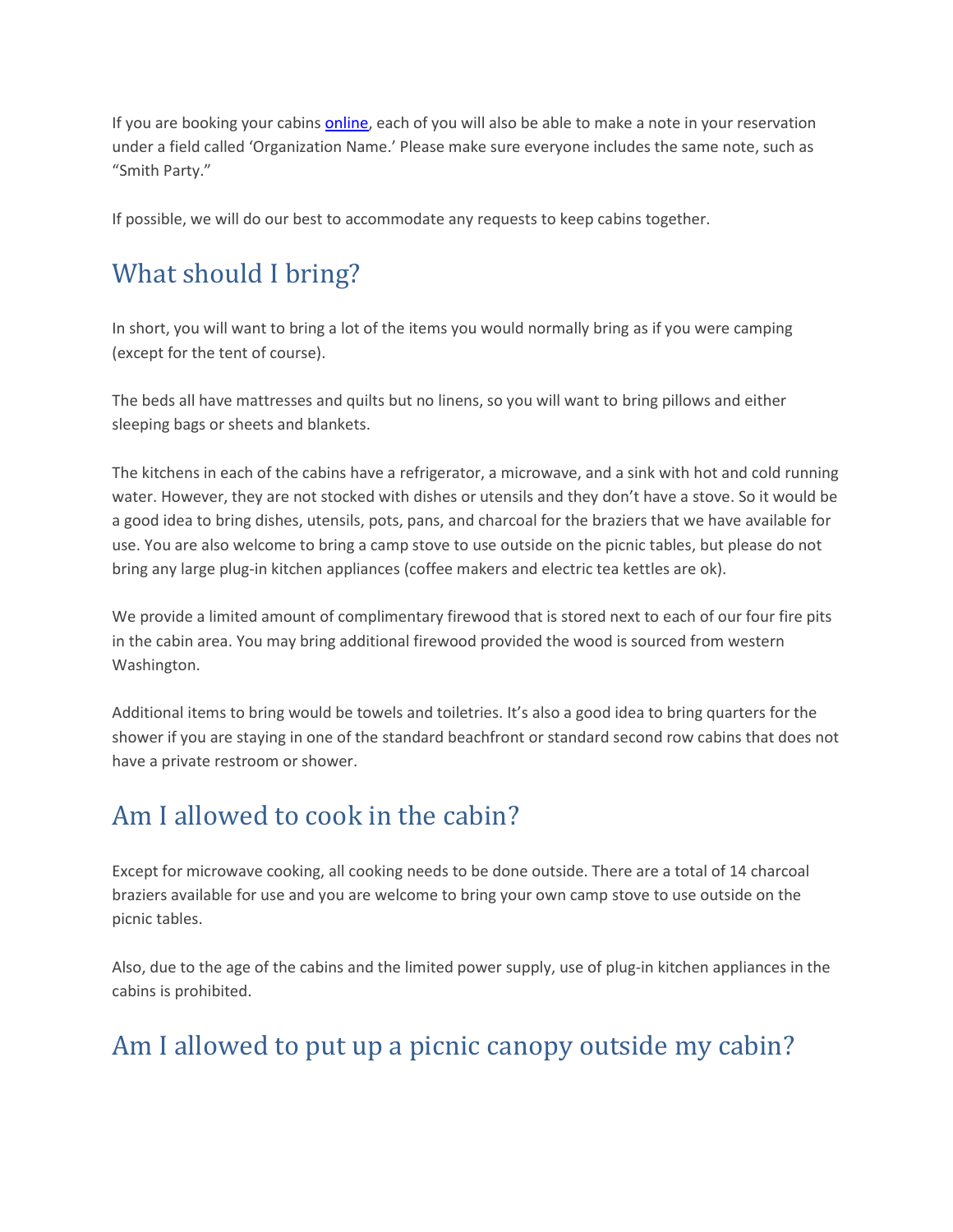Shade structures such as canopy tents or picnic tents can be set up in the cabin area ONLY if they are surface weighted. There is a strict rule at Cama Beach State Park that nothing may pierce the ground, so any structures that require the use of stakes, spikes, or posts are prohibited.

### Am I allowed to drive to the beach?

No. In order to maximize recreation space, minimize congestion, and provide a safe environment for children, personal vehicles are not allowed in the cabin area.

Occasional exemptions may apply for guests with special needs. Please contact the Cama Beach Welcome Center at (360) 387-1550 for more information.

# How do I check in for my cabin?

If you have a cabin reserved, you will need to check in at the Welcome Center, which is the first building on your left after you enter the park.

After checking in, you have three options:

Option 1: You may drive to the loading zone in parking lot F near the Cama Beach Cafe, place your gear in our carts and wagons, walk down to your cabin, then move your vehicle immediately to the overnight parking lots in the forest (Lots  $A - B - C$ ). The distance from the loading zone to the cabin area is approximately 200 feet downhill.

Option 2: You may drive directly to the overnight parking lots and use the carts and wagons to bring your belongings down to the cabin area. This is a 0.1 mile walk downhill.

Option 3: You may drive directly to the overnight parking lots and call (360) 913-0250 between the hours of 9 am and 5:30 pm (later on Fridays) if you require assistance with your belongings. A staff member or volunteer will be able to transport belongings and people who have mobility concerns. Please be aware that there will be an extended wait for this service during busy times.

Only state park vehicles are allowed in beach cabin areas, so you will not be able to drive to your cabin or to the beach. Please call the park at (360) 387-1550 if you will be unable to walk to your cabin.

# Do the cabins have Wi-Fi?

Wi-Fi is available in the cabin area, Welcome Center, Historic Store, and Cama Center / Cama Beach Cafe. The network is public and there is no Wi-Fi password.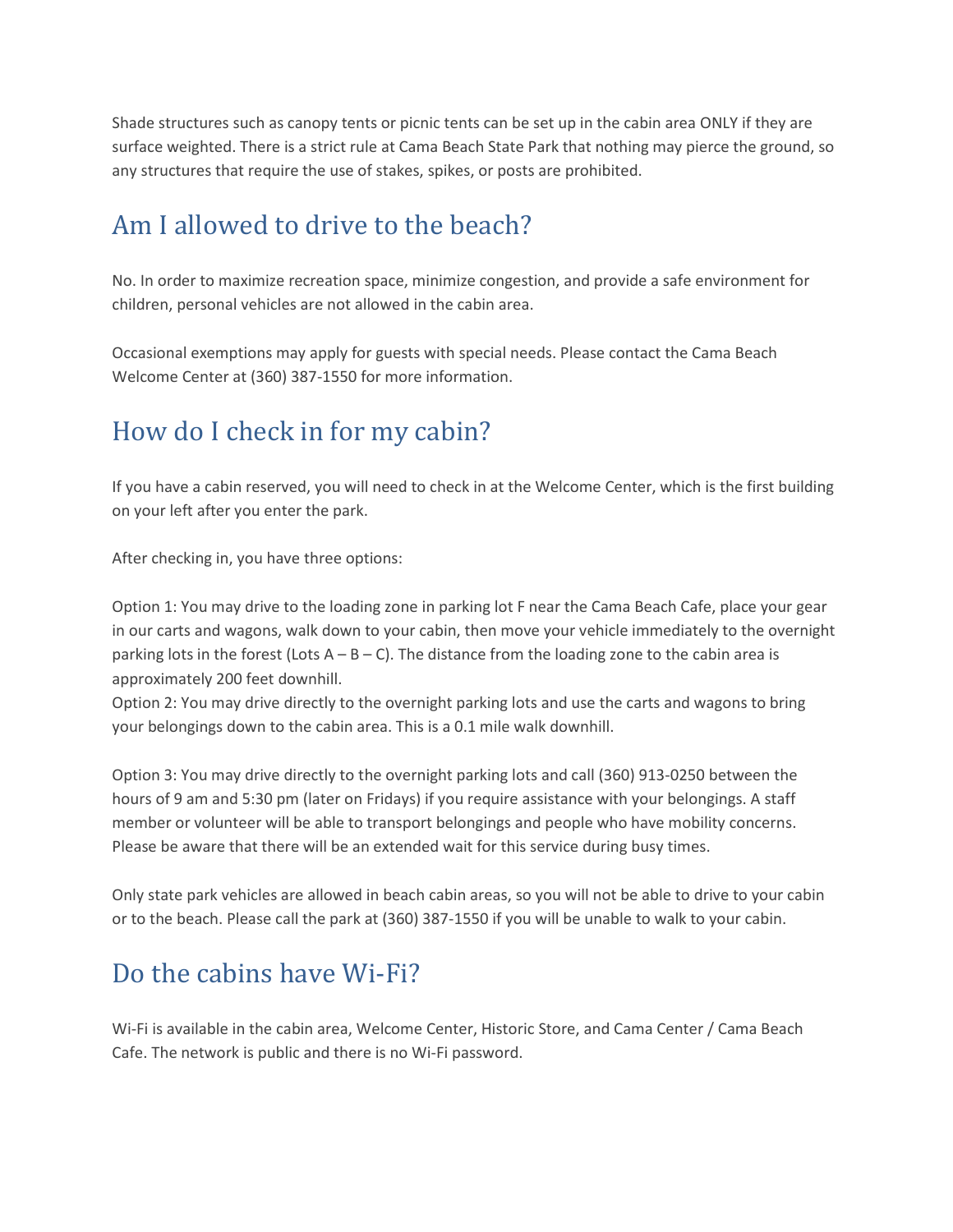# Do I need a Discover Pass if I'm staying in a cabin?

No, each cabin comes with one overnight parking pass that is good for the duration of your stay.

If your party will be bringing more than one vehicle per cabin, then you will need to purchase an extra vehicle overnight pass for each additional vehicle. Extra vehicle overnight passes can be purchased at the Welcome Center for \$10 per night.

Discover Passes are day-use parking passes, so they are not valid for overnight parking.

# Are pets allowed in the cabins?

Pets are only allowed in cabins that have been designated as pet friendly. Up to two pets are allowed in each pet-friendly cabin and an additional \$15 per night pet fee applies when you bring a pet.

Currently, there are a total of six pet-friendly cabins at Cama Beach State Park.

Only the following cabin types are pet friendly: *Beachfront Standard Pet Friendly* and *Second Row Standard Pet Friendly*. If you are planning to bring a pet, please verify that you have booked one of these two cabin types.

Pets are not allowed inside any of the remaining standard beachfront cabins or standard second row cabins. They are also not allowed inside any of the deluxe cabins or bungalows.

### May I bring my pet to Cama Beach?

Yes, Cama Beach State Park allows pets in the park and on the beach provided they kept on a leash and you clean up after them. However, pets are only allowed in cabins that have been specifically designated as pet friendly.

# Am I able to leave the park at night if I'm staying in the cabins?

Yes, you are free to come and go as you please. However, you may need to open the gate and close it behind you.

### What do I do if the power goes out in the cabins?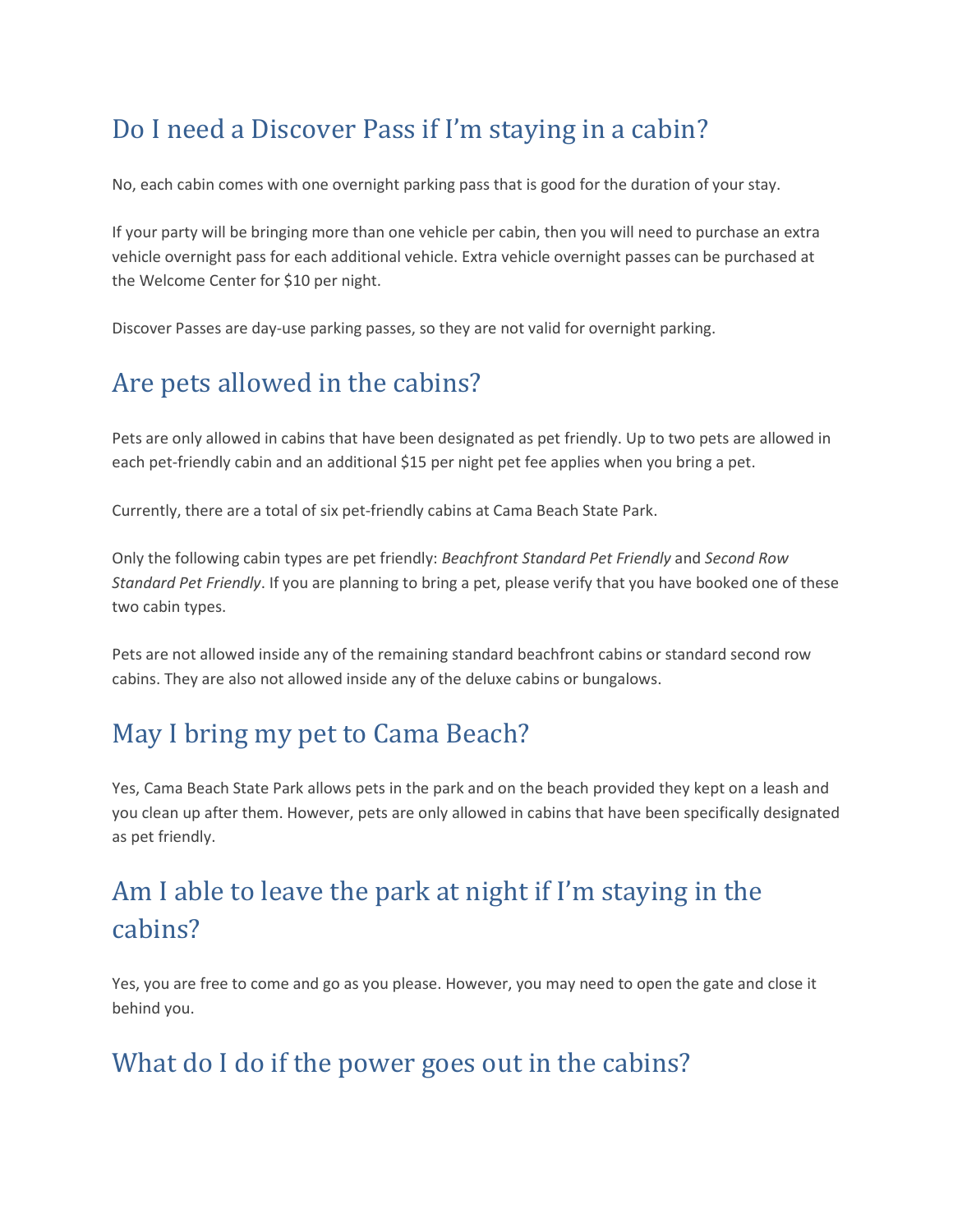The Cama Center building will be opened for cabin guests at any time of day in the event of a power outage. The Cama Center was designed as an emergency shelter so it will still have power and a working heat source even when the power is out in the rest of the park.

# Are you open all year? Can I reserve a cabin in the winter months?

Yes, Cama Beach State Park is open all year and the cabins are reservable anytime.

# Do you have a boat launch? Am I allowed to fish here? When is crabbing season? What about clamming?

Cama Beach State Park does not have a boat launch. However, there is a boat launch at Camano Island State Park located one mile away.

Additionally, our partner organization, [The Center for Wooden Boats,](https://www.cwb.org/cama-todo) operates on Cama Beach and they offer a variety of watercraft and gear rentals including row boats, motorboats, kayaks, canoes, crab pots, and fishing gear.

Fishing and crabbing are only allowed during the appropriate season and with proper licensing. Please refer to the [Washington Department of Fish and Wildlife website](https://wdfw.wa.gov/) for further information.

Cama Beach State Park is permanently closed for clamming. Clamming at Camano Island State Park is closed indefinitely for conservation reasons.

# May I build a campfire on the beach?

Campfires are only allowed in the four firepits located in the cabin area. Beach fires are not allowed because they destroy what is otherwise a pristine beach and can spread out of control.

Recreational fires may be restricted certain times of the year when a burn ban is in effect. Please refer to th[e Cama Beach State Park website](https://parks.state.wa.us/483/Cama-Beach) for current burn ban information.

# Where can I buy firewood?

Cama Beach State Park provides a small amount of complimentary firewood next to each of the four firepits in the park.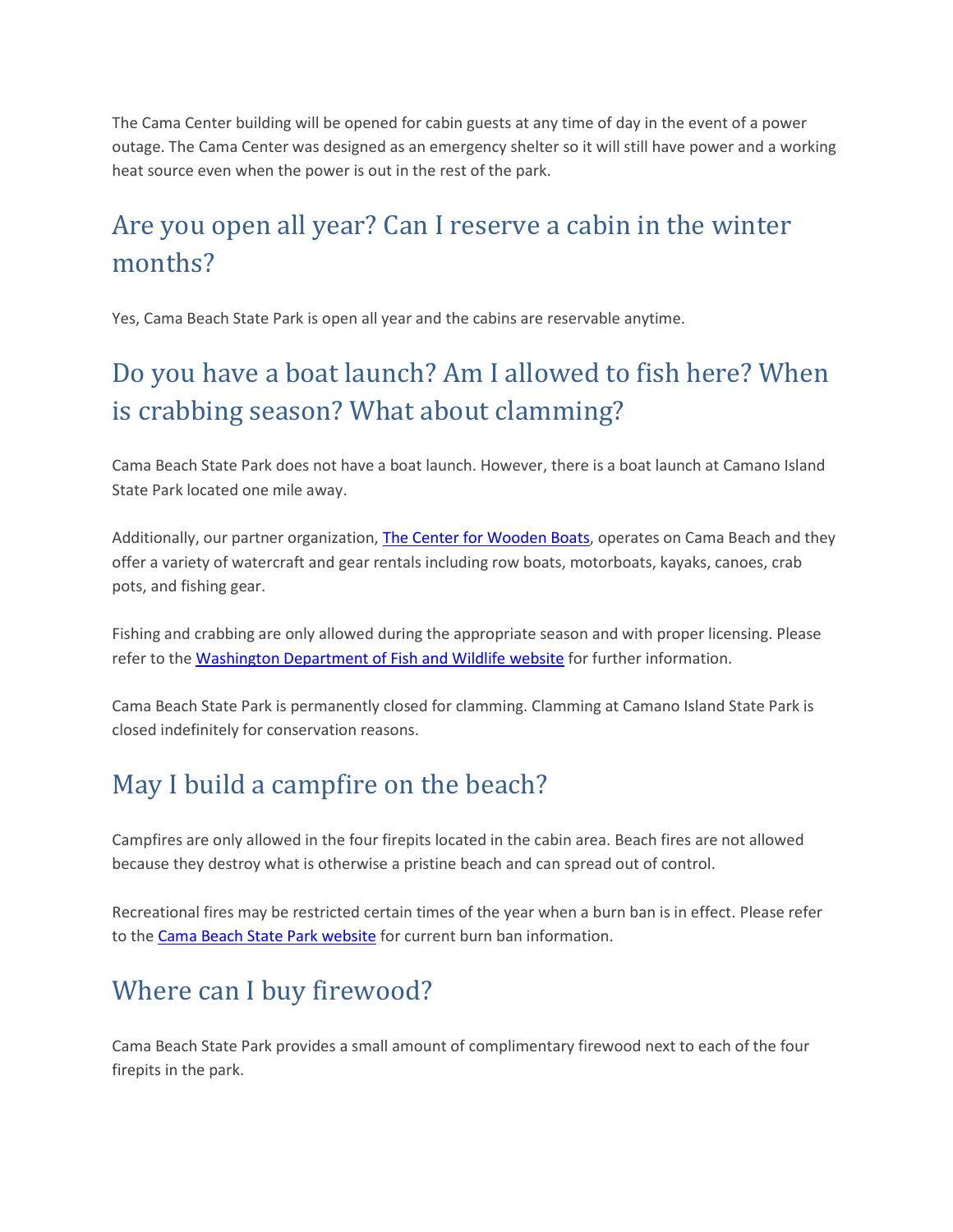If additional firewood is needed, it can be purchased at the Camano Island State Park host site (campsite #3 in the lower loop campground). There are also several grocery stores located on Camano Island that sell firewood.

If you are purchasing firewood elsewhere, please note that any firewood brought into the park must be sourced from western Washington.

# Can I bring a propane firepit?

Propane firepits may only be used inside or right next to the existing fire rings. They may not be used near the cabins or on the beach.

# Do you allow camping?

There are no campsites at Cama Beach State Park and camping is not allowed in any parking lot located within Washington State Parks.

However, Camano Island State Park, located one mile south of Cama Beach, has two standard campgrounds with campsites that accommodate tents or RVs. If you are planning to bring an RV, please note that all campsites at Camano Island State Park are dry sites, meaning there are no water or electrical hookups.

Campsites at Camano Island State Park are available by reservation only from May 15 to Sept. 15.

They are first-come-first-served the remainder of the year (from Sept. 16 to May 14).

### Where can I get quarters for the showers?

Quarters are available at the Cama Beach Welcome Center.

#### Is the water in the cabins safe to drink?

Yes, the water in the cabins is safe to drink. The water at Cama Beach State Park is tested daily.

# What are the hours for the Cama Beach Cafe?

Cama Beach Cafe is open for breakfast and lunch from 8 a.m. to 2 p.m. daily from mid-June through Labor Day. For the remainder of the year, they are open Friday through Sunday from 8 a.m. to 2 p.m.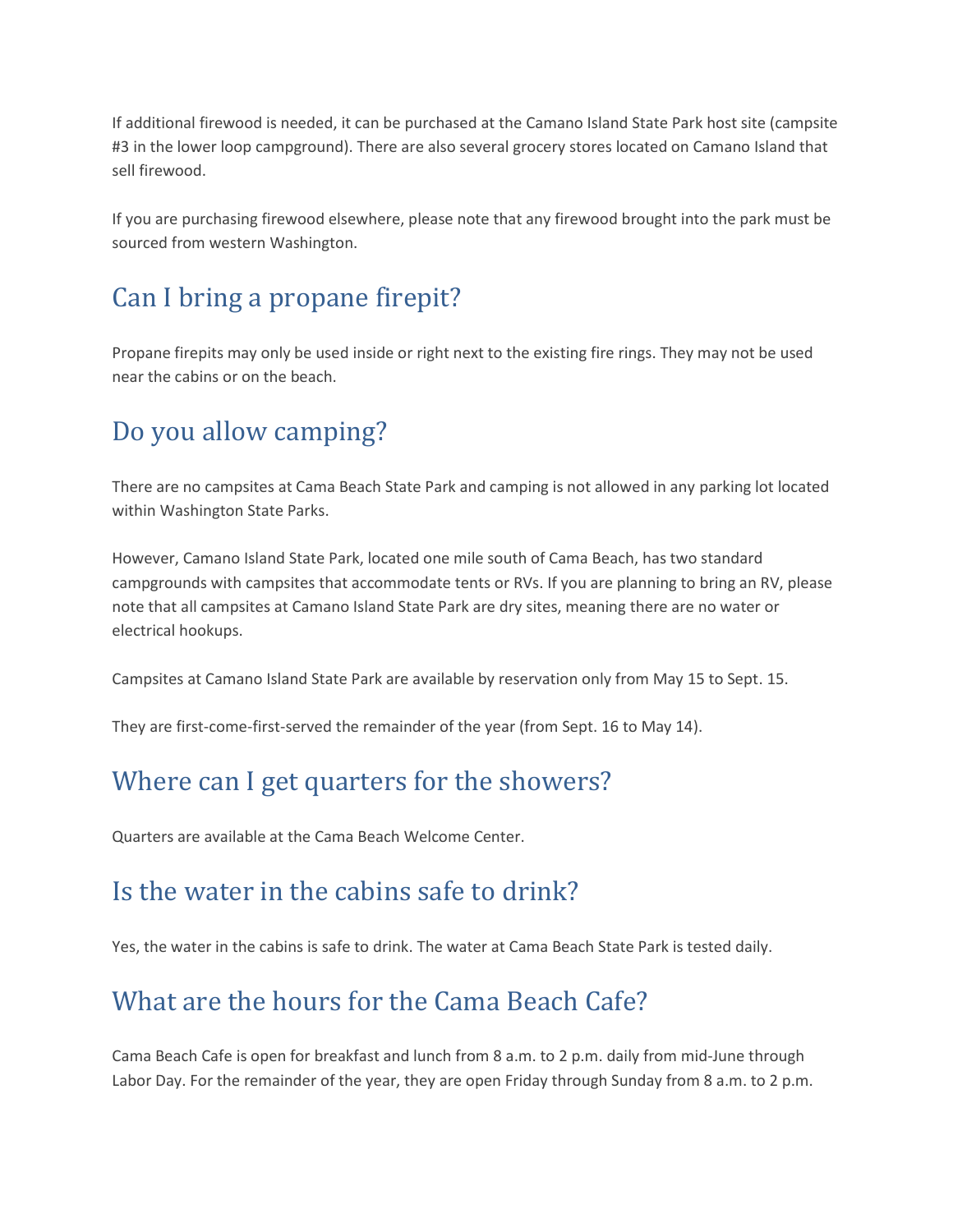# Do I need a Discover Pass to go to the Cama Beach Cafe?

A valid parking pass or permit is required to park at any Washington State Parks. These include annual or one-day [Discover Passes,](https://parks.state.wa.us/167/Discover-Pass) overnight parking passes issued by the park, a WA State issued Permanent Disability Parking Permit, WA State issued disabled persons license plates, o[r other valid](https://www.parks.state.wa.us/205/Passes) State Parks [parking passes.](https://www.parks.state.wa.us/205/Passes)

### Are there any activities for kids? Adults?

Cama Beach hosts many programs for kids and adults ranging from star gazing at night with a telescope to blowing massive bubbles on the beach, arts and craft activities, guided beach and forest walks, and informative talks at the Camano Island State Park amphitheater. The Center for Wooden Boats hosts toy boat building every Saturday at the CWB Boathouse.

In addition to planned events and activities, there are a total of 5 miles of hiking trails at Cama Beach State Park These include the Cranberry Lake trail where you can observe a beaver lodge and beaver "logging operation" and the Marine View Loop Trail where you can experience sweeping views of Saratoga Passage, Whidbey Island, the cabins at Cama Beach, and the Olympic Mountain range. The Cama Beach trails also connect to those at Camano Island State Park.

For a daily listing of events and activities, please visit either the [Cama Beach website](https://parks.state.wa.us/483/Cama-Beach) or th[e Cama Beach](http://www.camabeachfoundation.org/)  [Foundation website.](http://www.camabeachfoundation.org/)

# Am I allowed to drink alcohol at Cama Beach?

Alcohol is allowed in the Cama Beach State Park cabins, picnic areas, and in the Cama Center. Consumption of alcohol is not allowed on the trails, beach, or roads, and intoxication is never allowed in any Washington State Parks. Kegs are prohibited at Cama Beach State Park with exceptions for some permitted events at the Cama Center.

If you are planning an event where alcohol will be served, you will need to obtain a banquet permit. Please visit <https://lcb.wa.gov/licensing/banquet-permits> for more information.

Please call the Cama Beach Welcome Center at (360) 387-1550 for more information about planning an event and what permits are required.

# What types of wildlife live at the park?